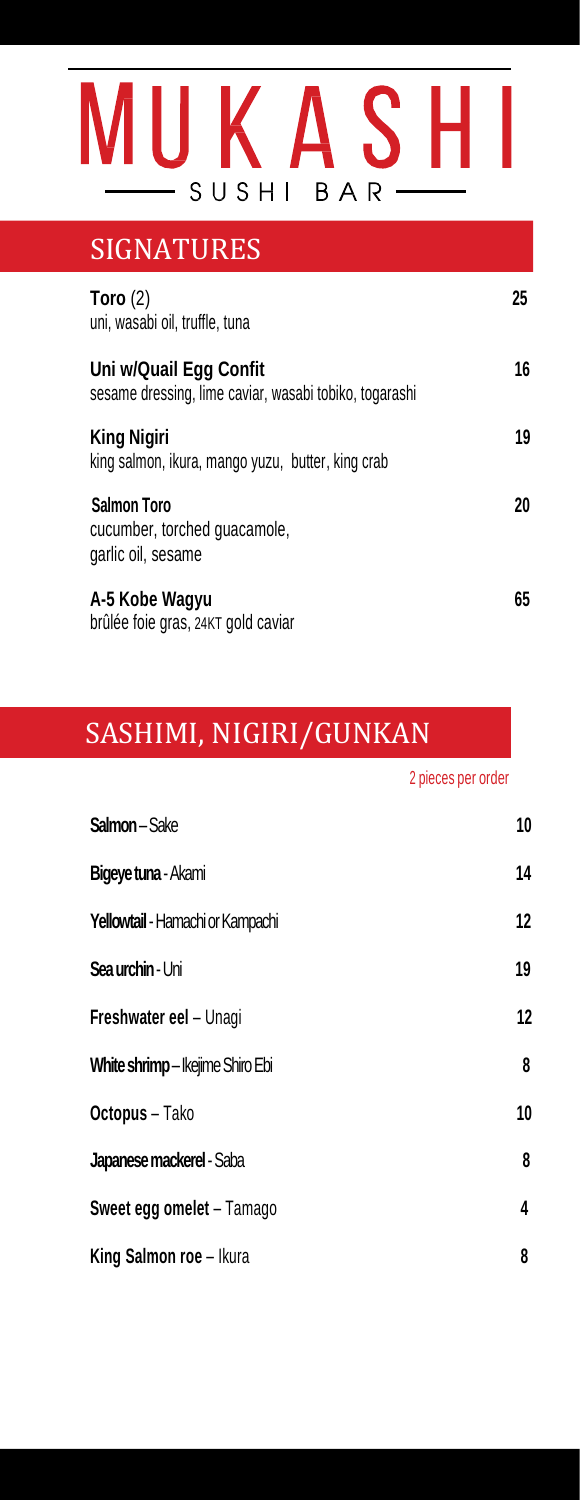# ROLLS ROLLS

| URAMAKI (inside-out) rice outside                                                                             |    |
|---------------------------------------------------------------------------------------------------------------|----|
| <b>California Roll</b><br>kani, avocado, cucumber                                                             | 15 |
| <b>Crispy Spicy Salmon</b><br>house cured salmon, spicy aioli, pickled jalapeno, arare<br>crackers            | 15 |
| <b>Bae Roll</b><br>king crab tempura, salmon, avocado, spicy mango mayo                                       | 24 |
| <b>Resorts Roll</b><br>shrimp tempura, beef tataki,<br>cucumber, guacamole, eel sauce,<br>spicy aioli         | 20 |
| Salmon Avocado<br>house lightly cured salmon, avocado                                                         | 14 |
| <b>Spicy Tuna Roll</b><br>tuna, cucumber, pickled jalapeno, spicy aioli                                       | 14 |
| <b>Crispy Scallop Roll</b><br>scallop tempura, pickled pineapple, avocado, cucumber<br>lime caviar, soy paper | 16 |
| <b>Lobster Roll</b><br>lobster, avocado, cucumber, grape, spinach, spicy mayo                                 | 20 |
| <b>Rainbow Roll</b><br>assorted fish, kani, avocado, cucumber, basil mint sauce                               | 18 |
| <b>Dragon Roll</b><br>eel, avocado, eel sauce                                                                 | 20 |
| Shrimp Tempura Roll<br>kani, avocado, carrot, potato, sweet chili                                             | 20 |
| <b>SIDES</b>                                                                                                  |    |
| Seaweed salad                                                                                                 | 8  |
| Kani salad                                                                                                    | 8  |
| Edamame                                                                                                       | 8  |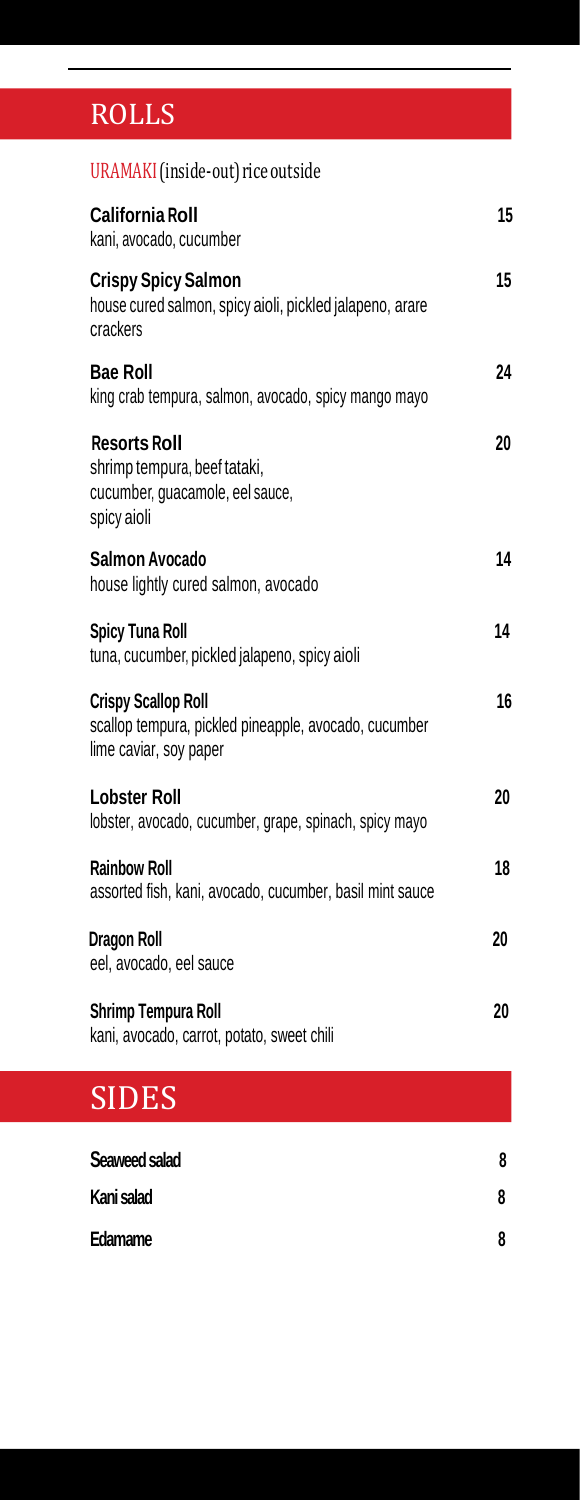

## DONBURI – "BOWL"

#### Sushi rice, protein, pickled vegetables, sesame

| Unadon<br>broiled eel, scallion, eel sauce, sansho, sesame                                |    |
|-------------------------------------------------------------------------------------------|----|
| <b>Misodon</b><br>koji marinated sea bass, red miso sauce, scallion, sesame               | 30 |
| Kaisendon / Chirazushi<br>chef's sashimi selection, roe, soy, sesame oil                  | 29 |
| Pokedon<br>marinated salmon, avocado, sesame, togarashi spiced<br>salmon skin crisp, nori | 24 |

| SIGNATURE SAKES            | 60z CARAFE |
|----------------------------|------------|
| Gekkeikan Sake Traditional | 8          |
| Gekkeikan Silver Sake      | 10         |
| Tyku Junmai Ginjo Sake     | 16         |

# **BEERS Tsing Tao 8 Sapporo 8 Heineken 8**